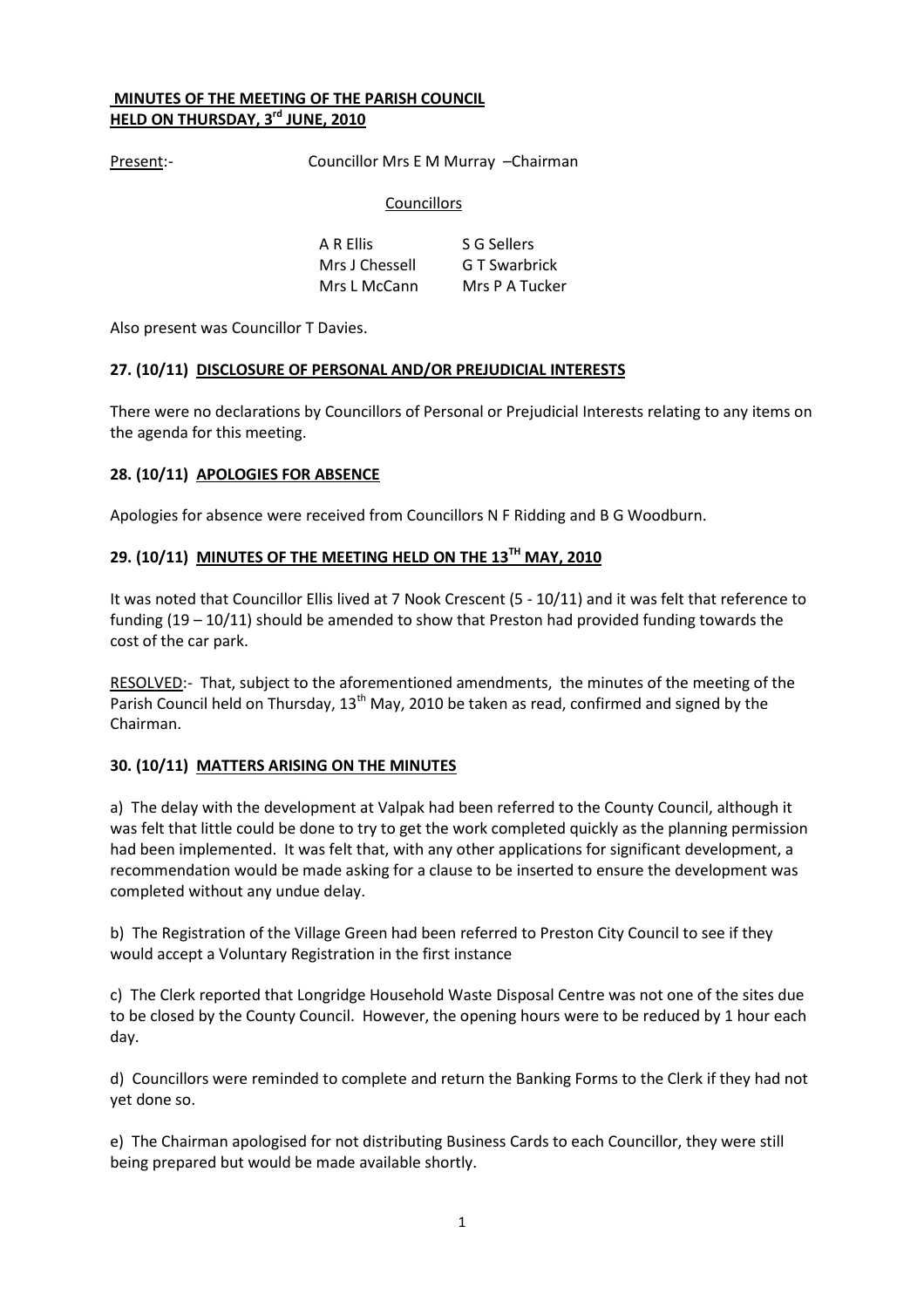f) The Clerk indicated that Preston had been asked to help with the Britain in Bloom Competition by supplying a number of bedding plants.

# 31. (10/11) POLICING ISSUES

The Clerk reported on two incidents during the past month in the area. Councillors were also asked to look out for strangers with clipboards but without Identification Cards visiting businesses in the area.

RESOLVED:- That the report be received.

# 32. (10/11) TOWN AND COUNTRY PLANNING ACT, 1990

The undermentioned planning applications were presented:-

| 006/2010/0298 - | Stoneswood<br>Preston Road<br>Alston | - Erection of agricultural building                                                      |
|-----------------|--------------------------------------|------------------------------------------------------------------------------------------|
| 006/2010/0307 - | 22 Ribblesdale Drive<br>Grimsargh    | - Erection of dormer extension to front and<br>first floor extension to rear of dwelling |

The Clerk presented details of the applications.

RESOLVED:- That no observations be offered in respect of planning applications 006/2010/0298 and 0307.

# 33. (10/11) INSURANCE – VILLAGE GREEN SIGNS AND WILLOW WEAVING

The Clerk reported that insurance for the two signs on the Village Green together with the Willow Weaving would cost an additional £64. 06 for the forthcoming year.

RESOLVED:- That approval be given to the payment of the additional premium of £64. 06 to insure the two Information Signs and the Willow Weaving on the Village Green.

## 34. (10/11) PROPOSED DOCTOR'S SURGERY

A letter was presented asking the Parish Council to support a proposal to open a Doctor's Surgery in Grimsargh. It was noted that there had been a previous request for a Surgery, a Cottage Hospital, Pharmacy, etc., and the viability of the proposal was queried. In this case, it was felt that there was insufficient information available to make a balanced judgement on the proposal.

RESOLVED:- That the applicant be asked to provide additional information and make out a case to support his request for a Doctor's Surgery in Grimsargh to enable the matter to be considered further by the Parish Council.

# 35. (10/11) LISTED BUILDINGS

A copy of the Guidance Notes relating to the Listing of Buildings was presented. In the light of previous cases when buildings of interest had been demolished, it was felt that consideration should again be given to Listing the Vicarage in view of the pending retirement of the current Vicar.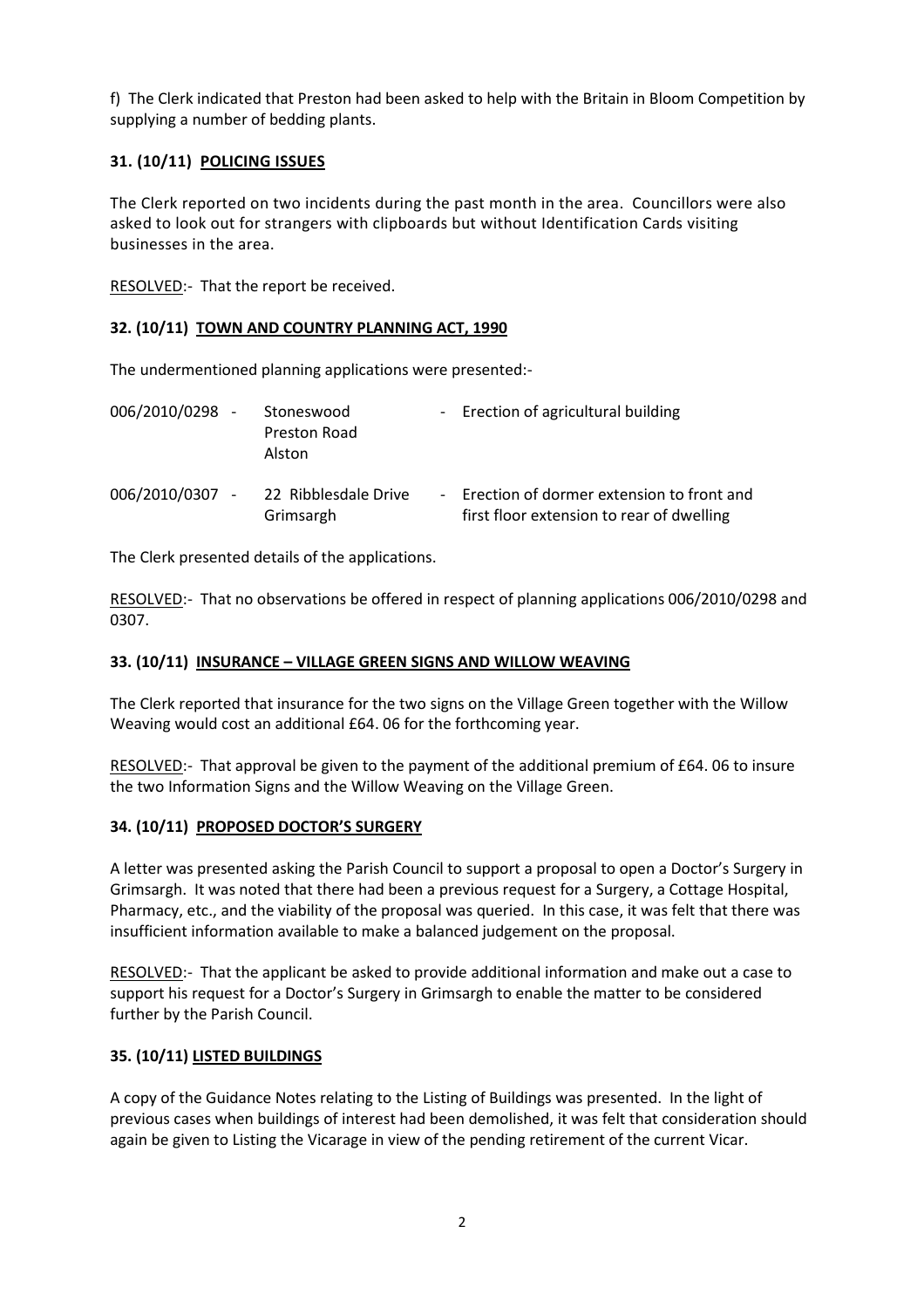RESOLVED:- That an application be made to English Heritage as soon as possible for the Grimsargh Vicarage to become registered as a Listed Building.

# 36. (10/11) PARISH COUNCIL WEBSITE

Councillor Mrs Tucker presented information about the use of the Parish Council website, which was now getting an increasing number of "hits". The site had been publicised in the Longridge News, but there had been problems with the Goosnargh and Grimsargh Guide. Rosie Green said that she was investigating Social Contact via websites and Blogs for the rural areas and might be able to link with the Parish Council's website. The Community Engagement Sub-Group would be meeting on the 14<sup>th</sup> June, 2010 and would also be looking at other forms of raising awareness in addition to the website.

RESOLVED:- That the report be received.

# 37. (10/11) BROADBAND SPEEDS

Councillors Mrs P A Tucker and A R Ellis had attended a NWDA Conference of the 25<sup>th</sup> May, 2010 relating to Broadband availability. It was noted that the recent round of funding had been awarded and allocated, but additional funding would become available later in the year. However, it had also been noted that BT were still looking at allocating some funding for Broadband improvements in Grimsargh as part of the improvements to services for businesses in the Red Scar, Millennium Park areas.

RESOLVED:- That the report be received.

# 38. (10/11) FRIENDS OF GRIMSARGH GREEN

Councillor Mrs Chessell reported that the Wildflower Sign was complete and the stand was now being fabricated at Myerscough College. The Car Park construction had recently been completed, although the builder's cage was to remain in situ until the grass started to grow through and to allow the site to stabilise. The solar lighting would, hopefully, be in place within the next week. The FOGG AGM was to be held in July.

FOGG had agreed to provide a "Trim-Trail" on the Village Green near to the Children's Play Area hopefully later this year, although the project would need to be approved by the City Council beforehand. The Play Area would then become the major scheme to be carried out and that was dependent upon the S.106 funding becoming available. FOGG was uncertain about Preston's involvement in the Play Area and what they proposed and this needed to be clarified as a matter of urgency.

The Village Green had been entered in Britain in Bloom and advice had been given by the Lancashire Wildlife Trust. Rosie Green said that she would help publicise a Village Green Clean Up and could provide all equipment and materials. A date had yet to be agreed.

RESOLVED:- That the report be received.

# 39. (10/11) COMMUNITY PROJECTS

## a) Britain In Bloom

Rosie Green said that a number of sites had been entered in Preston, including the Village Green and the Pond on the Redrow Estate. She had not been given any support, however, from the Redrow residents to clean and tidy the pond area.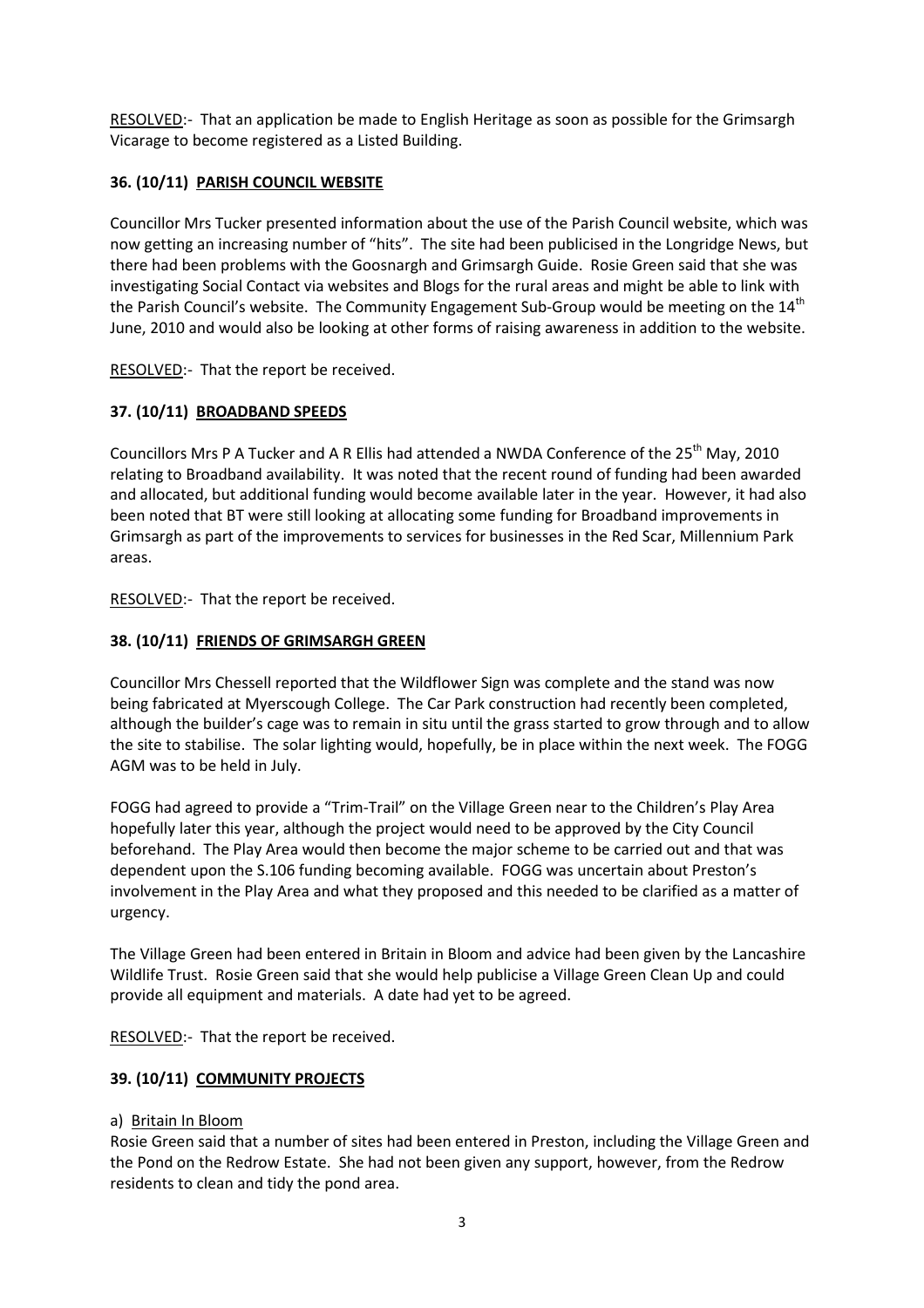## b) Youth Event - Friday,  $30<sup>th</sup>$  July, 2010

She asked the Parish Council for their backing for this event, which was one of several in the Preston area during the summer. It was supported by various agencies including Preston City Council, Police, Fire Service, etc. The event was planned to run from 5.30 p.m. to 8.30 p.m. for 13 to 16 year old youths. Football, a Climbing Wall, Inflatable Goals, etc., amongst others would be available, plus a "Chill Out" Tent. Transport would also be provided to take the youths back home. If the event proved to be a success, it might be repeated in the future. The Parish Council gave it full backing and support to the event.

## c) BMX Proposals

Rosie Green said that Preston City Council was intending to provide a major facility in Preston on a site accessible to all and any funding would be better focussed on that scheme rather than on small stand alone projects. The scheme had been devised following a City-wide consultation exercise. There had been concerns raised by the Parish Council to Mr Lemmings' proposals and he would be asked if, in the light of the Preston proposals, he still wished to come along to present his scheme to the Parish Council.

RESOLVED:- That the report be received.

# 40. (10/11) PRESTON GUILD

Councillor Mrs Tucker said that Mondays or Tuesdays appeared to be the best days for meetings of the Guild Sub-Group. It was agreed that meetings would be held on the 5<sup>th</sup> July and the 7<sup>th</sup> September, 2010. Rosie Green said that she would also able to assist with the planning of events relating to Preston Guild.

RESOLVED:- That the report be received.

# 41. (10/11) NELLIE CARBIS MILLENNIUM WOODLAND

There was nothing to report on this item

# 42. (10/11) PARISH LENGTHSMAN

A copy of the Lengthsman's timesheet for May was presented. He would be asked to look at an overhanging tree outside the Village Hall and weeds on the Bridge.

RESOLVED:- That the report be received.

# 43. (10/11) CLERK'S SALARY, ALLOWANCES AND EXPENSES

The Clerk presented details of his salary, expenses and allowances totalling £567. 13 for the period March to May, 2010, inclusive.

RESOLVED:- That approval be given to the payment of the Clerk's salary, allowances and expenses totalling £567. 13 for the period March to May, 2010, inclusive.

# 44. (10/11) ACCOUNTS FOR PAYMENT

RESOLVED:- That the following accounts be approved for payment:-